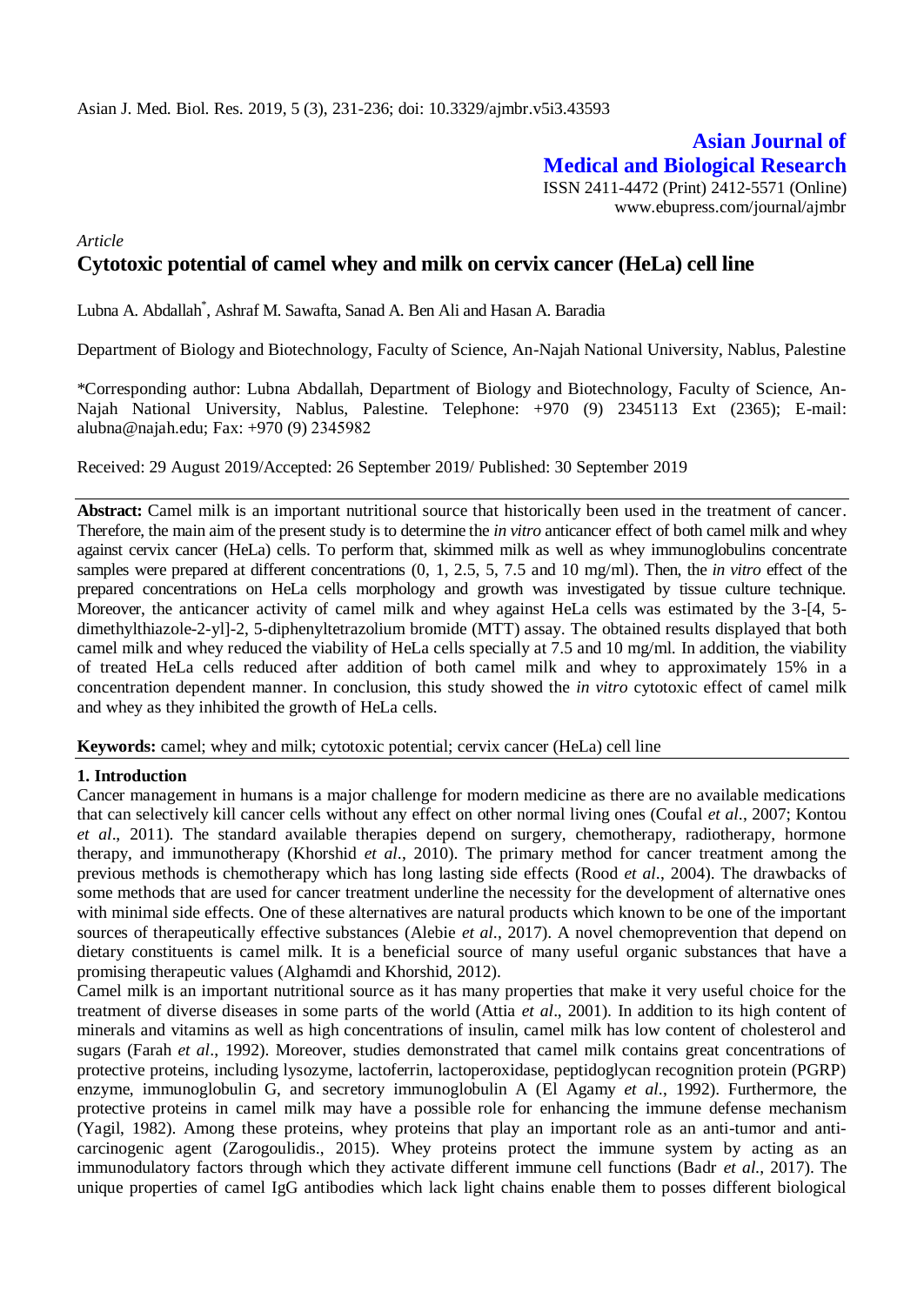activities (Harmsen and De Haard, 2007). Traditionally, camel milk has cured and treated numerous cases of cancer. The anticancer potential of camel milk was referred to its cytotoxic effect, anti-apoptotic effect and antiproliferative effect (Alebie *et al*., 2017). However, few studies have been published in literature regarding the medicinal properties of camel milk and whey against cancer (Almahdy *et al*., 2011; Korashy *et al*., 2012; Habib *et al*., 2013; El Miniawy *et al*., 2014; Vladimir *et al*., 2017). According to that, this study was investigated to determine the ability of camel milk and whey to inhibit the growth of HeLa cells *in vitro*.

# **2. Materials and Methods**

### **2.1. Milk collection and whey immunoglobulins preparation**

Veterinary specialist collected milk samples from one female camel (Jenin, West Bank). For whey preparation, the casein was precipitated from the pooled skimmed milk samples by milk renneting with commercially available rennin to obtain good crude contraction (Brussow *et al*. 1987). The coagulated milk was heated to 56°C for 10 min. Casein separation from lacto serum was carried out by filtration. For final clarification, the lacto serum was again centrifuged for 30 min at 10,000 rpm at 4°C. The supernatant was filtered using a millipore filter (0.45µm), then the filtered supernatant was lyophilized to get powder of whey immunoglobulins pool. Total protein content of camel whey sample was determined by Biuret method (Gornall *et al*., 1949). For milk preparation other skimmed milk sample was directly freeze-dried to produce milk powder.

### **2.2. Identification of camel whey proteins using sodium dodecyl sulfate polyacrylamide gel electrophoresis (SDS-PAGE)**

Components of whey immunoglobulin concentrate and milk samples were fractionated by SDS-PAGE. This was performed in the discontinuous buffer system using 12% acrylamide-bisacrylamide separating gel (pH 8.8) and 4% acrylamide-bisacrylamide stacking gel (pH 6.8). Samples were mixed in 3:1 ratio with sample buffer (pH 6.8). For band size determination, molecular weight protein standards were used. The gel was stained with coomassie brilliant blue R-250 and destained by 30% methanol until clear bands were seen.

## **2.3. Anti-cancer activity**

### **2.3.1. In vitro morphological study**

The human cervical cancer cell lines (HeLa cells) were obtained from the American Type Culture Collection [ATCC], Manassas, VA, USA. For screening experiment, the cells were seeded into 12-well plates in 900 µl of RPMI medium (Biological Industries, USA) containing 5% FBS, at plating density of  $(2*10<sup>4</sup>$  cells/well). Whey and milk samples were solubilized in 0.2 M phosphate buffer (pH, 7), then 100 μl of various concentrations (1, 2.5, 5, 7.5 and 10 mg/ml) was added in duplicates to the prepared 12-well plates and incubated at 37ºC, 5% CO2, 95% air and 100% relative humidity for 24 h. To observe the morphological changes of the cells an inverted microscope was used (Labomed, USA).

### **2.3.2. MTT assay**

The anticancer effect of the camel milk and whey samples against HeLa cells was estimated by the 3-[4, 5 dimethylthiazole-2-yl]-2, 5-diphenyltetrazolium bromide (MTT) assay using (cell growth determination kit MTT based, Sigma). Cells  $(2*10<sup>4</sup>$  cells/well) were incubated with various concentrations of the compounds  $(0, 1)$ 1, 2.5, 5, 7.5 mg/ml) at 37ºC 5% CO2, 95% air and 100% relative humidity for 24 h in a FBS-free medium. Aseptically MTT solution was added in an amount equal to 10% of the culture volume. Then cultures were returned to incubator and incubated for 4 hours. After the incubation period, the resulting MTT formazan crystals were dissolved by the addition of MTT solvent in an amount equal to the original culture volume. The addition of MTT solvent was performed after the removal and disposal of the culture fluid as HeLa cells were still attached to the culture surface. The absorbance at 570 nm was measured using micro plate reader (Labtech, UK). The relative cell viability was determined by the amount of MTT converted to the insoluble formazan salt. The data are expressed as the mean percentage of viable cells as compared to the respective control.

### **3. Results**

### **3.1. Identification of camel whey and milk proteins**

Sodium dodecyl sulfate polyacrylamide gel electrophoresis (SDS-PAGE) was done to determine the protein contents of camel whey and milk samples. The obtained results showed that whey sample lack casein, and contain high concentrations of IgG immunoglobulins in addition to moderate concentration of albumin and very low concentration of lactoferrin (Figure 1).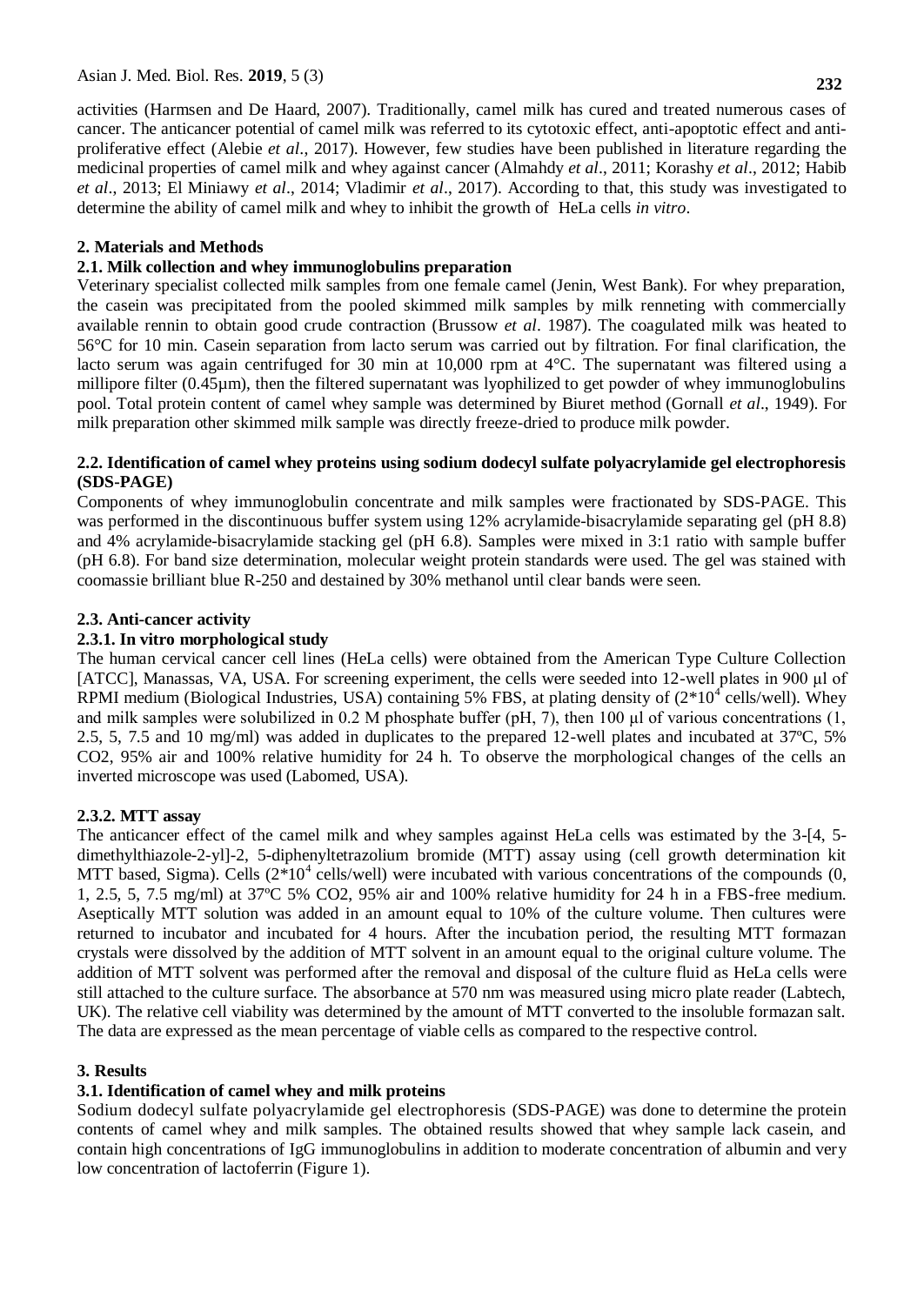#### **3.2.** *In vitro* **morphological study**

Results showed that both camel milk and whey reduced the viability of HeLa cells specially at 7.5 and 10 mg/ml (Figures 2 and 3).

#### **3.3. MTT Results**

Viability of HeLa cells that treated with camel milk was reduced to 12.1-15.1% within in studied concentrations range (Figure 4). The same observation was noticed after whey treatment as the viability of HeLa cells reached 13-15.4% (Figure 5). Cell growth was decreased with the increasing concentration of both camel milk and whey.



**Figure 1. The SDS-PAGE pattern of camel milk (1) and whey (2), in addition to molecular weight standards (3).**



**Figure 2.** *In vitro* **effect of camel milk on HeLa cells at different concentrations (mg/ml).**



**Figure 3.** *In vitro* **effect of camel whey on HeLa cells at different concentrations (mg/ml).**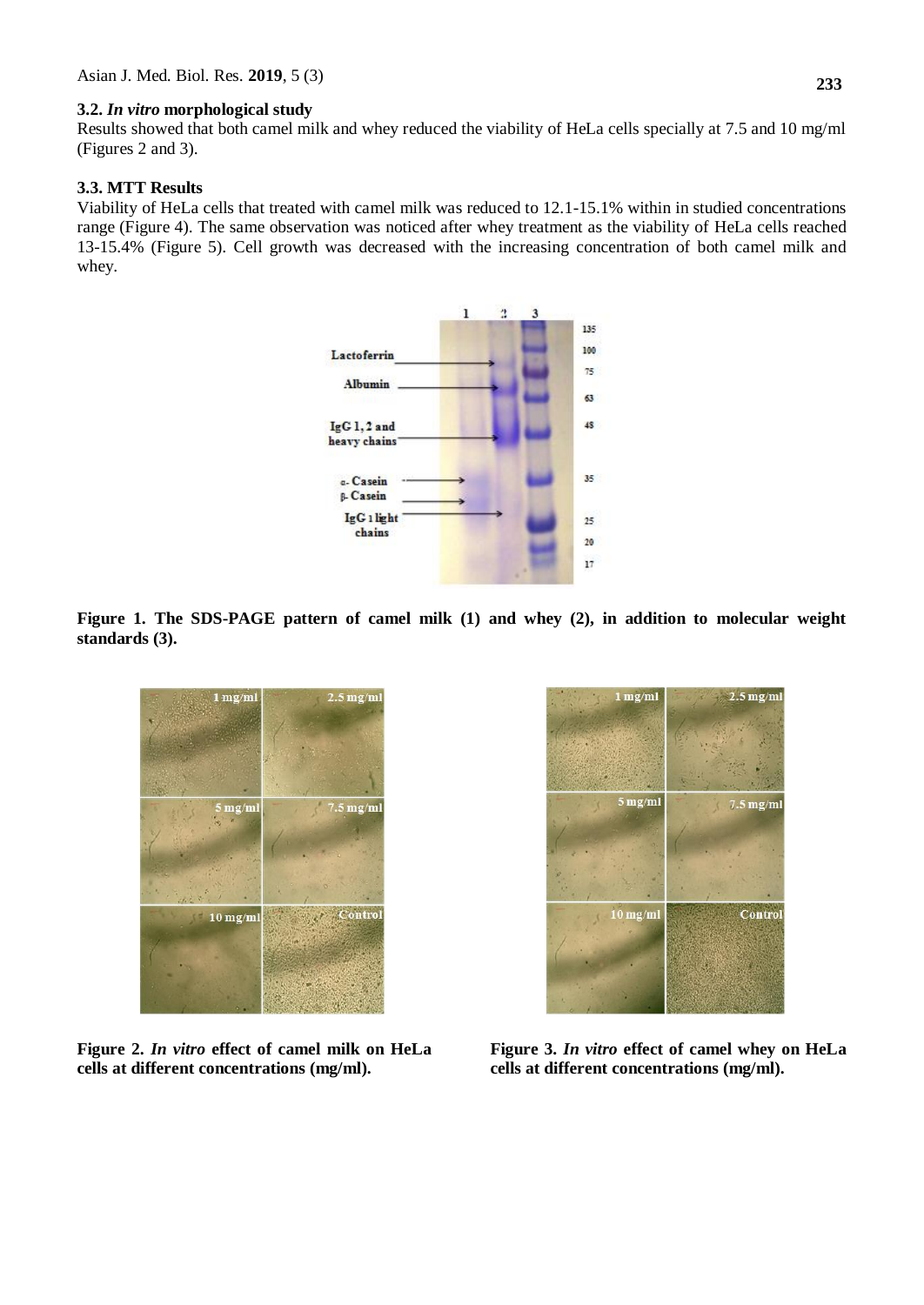

**Figure 4. Effect of camel milk on the viability of HeLa cells by MTT assay.**



**Figure 5. Effect of camel whey on the viability of HeLa cells by MTT assay.**

#### **4. Discussion**

Chemoprevention by dietary constituents has a valuable role in the control of diverse diseases including cancer (Kontou *et al*., 2011). Camel milk is an example for an excellent source of these constituents that exhibit different biological activities (Yagil *et al*., 1982). In the present study camel milk and its whey proteins emerged as a powerful anticancer agents that reduced the *in vitro* growth of Hela cells. According to the obtained results, they showed a toxic effect on the studied cells that approximately reached 85%. Apparently, camel milk is one of the natural products that has cytotoxic potential against cancer cells like murine hepatoma hepa 1c1c7 cells (Korashy *et al*., 2012). In the running study, the cytoxicity of camel milk and whey could be referred to the presence of casein, lactoferrin and immunoglobulins (Konuspayeva *et al*., 2007). It was recorded that camel milk increased the expression of chemo-protective genes which in turn increased the levels of several antioxidant enzymes. These enzymes prevent the formation of highly reactive oxygen species and so protect DNA and cell damage (Habib *et al*., 2013). Other study showed that casein and its product formed during pepsin hydrolysis had the ability to protect mammalian cells against certain genotoxic compounds (Van Boekel *et al*., 1993). Moreover, lactoferrin, the other component of camel milk exerts antitumor activity due to the immuneinducing and immunomodulatory properties (Al-Majali *et al*., 2007).

On the other hand, other studies indicated the ability of camel milk to induce apoptosis in various cancer cell lines. According to these studies, the apoptotic effect was on account of the activation of both extrinsic and intrinsic pathways. In this aspect, the induction of apoptosis occurred by several ways like enhancement of reactive oxygen species (ROS) production, activation of caspase-3 expression and induction of receptormediated apoptosis (Sidgi Hasson *et al*., 2015). Almahdy and his colleagues found that camel α-lactalbumin initiated apoptosis in the examined HepG2 and HeLa cells. Additionally, a complex from camel milk albumin and oleic acid displayed a pronounced antitumor activity through the induction of apoptosis in a variety of tumor cells (El-Fakharany *et al*., 2018). However, the exact potency of camel milk in apoptotic activation is not well recognized (Almahdy *et al*., 2011).

Otherwise, camel milk caused a powerful anti-proliferative effect on various cancer cell lines. This antiproliferative effect is mostly due to the apoptotic and oxidative stress-mediated mechanisms **(**Habib *et al*., 2013**,**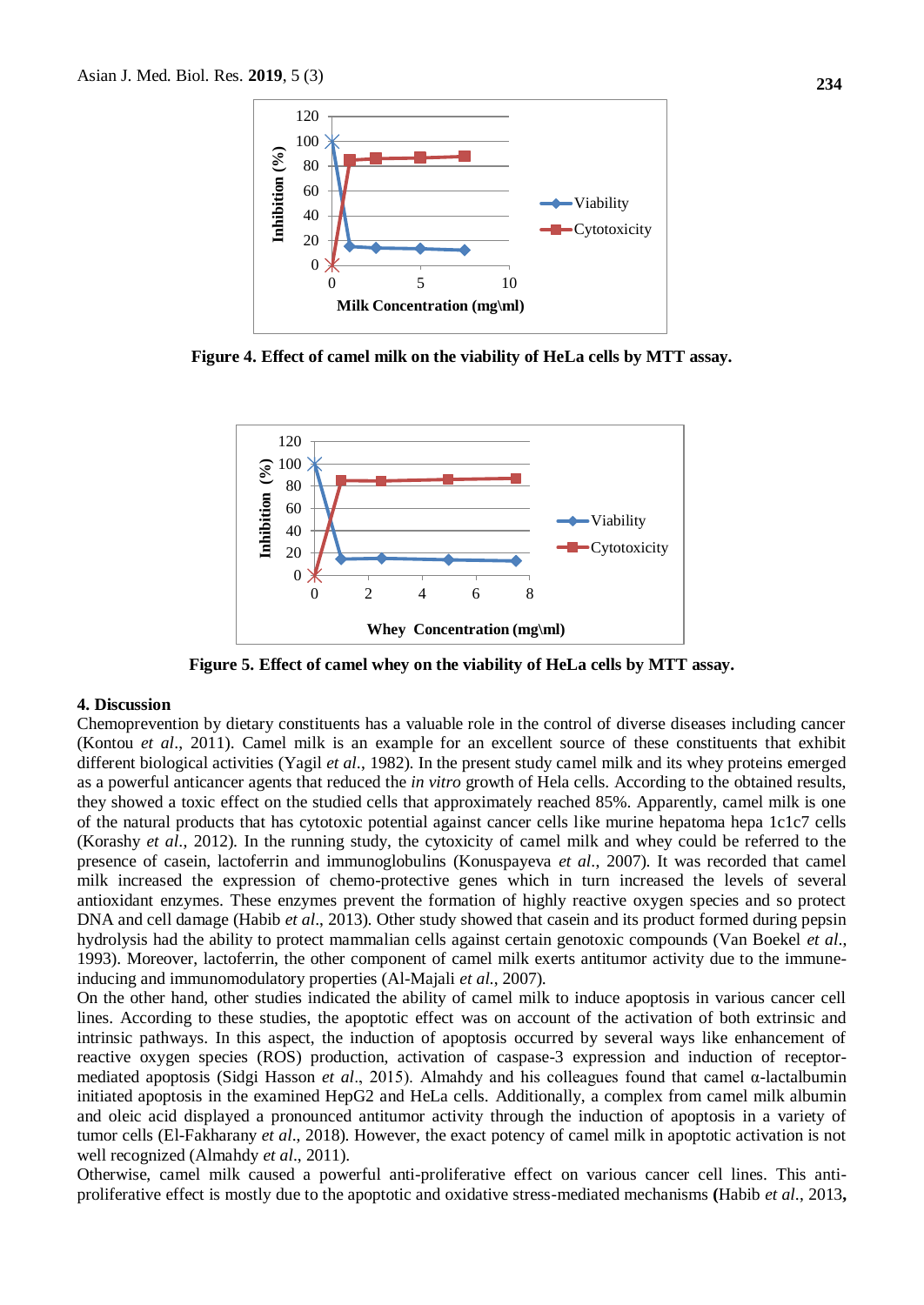Korashy *et al*., 2012**,** Sidgi Hasson *et al*., 2015**)**. In this regards, lactoferrin inhibited cancer cells proliferation through various mechanisms. One possible mechanism is the activation of cell signaling pathways that lead to cell apoptosis (Fujita *et al*., 2004). Other possibility is that lactoferrin can function as a transcription factor (Habib *et al*., 2013). Moreover, lactoferrin affect cell cycle by arresting the treated cells at the G1 phase and thus down-regulate their proliferation (Damiens *et al*., 1997).

Besides the previous studied milk proteins, camel antibodies are also have paid attention to scientists in cancer research. The hallmark of camel milk is that it contains a unique immunoglobulin type called the heavy chain antibodies along with nanobody which is also called the variable domain of the heavy chain antibody (VHH) (Evers *et al*., 2008). Those molecules are devoid of the light chains that normally present in conventional antibodies. The small size of heavy chain antibodies offer them the ability to penetrate different tissues that cannot be reached by other antibodies (Cortez *et al*., 2002). In spite of the high sequence homology between camel heavy chain antibodies and human ones, camel antibodies are less hydrophilic. In addition to that, camel VHH domains are non-immunogenic and specifically target solid and metastatic tumors (Muyldermans *et al*., 1994). Moreover, these antibodies have the ability to recognize epitopes which are less antigenic for conventional ones (Lauwereys *et al*., 1998). All the mentioned features allow camel antibodies to overcome the stickiness problems of conventional antibody domains as well as to exhibit a rapid pharmacokinetic clearance (Cortez-Retamozo *et al*., 2002). In overall, heavy chain antibodies that are naturally found in camel milk could be a very useful tools for cancer targeting, diagnosis and therapy.

#### **5. Conclusions**

In conclusion, this study showed the cytotoxic potential of both camel milk and whey as they inhibited the growth of HeLa cells *in vitro*. Nevertheless, the milk and whey components that are responsible for such anticancer activity are not determined in the running research. So there is a need for further studies to figure out the bioactive compounds in camel milk and whey and their exact mechanism of action against HeLa cells.

#### **Acknowledgements**

The authors are grateful to Biology and Biotechnology Department at An-Najah National University for allowing them to access their facilities.

#### **Conflict of interest**

None to declare.

#### **References**

- Alebie G, S Yohannes and A Worku, 2017. Therapeutic applications of camel's milk and urine against cancer: current development efforts and future perspectives. J. Cancer. Sci. Ther., 9: 468-478.
- Alghamdi Z and F Khorshid, 2012. Cytotoxicity of the urine of different camel breeds on the proliferation of lung cancer cells, A549. J. Nat. Sci. Re., 2: 9-13.
- Almahdy O, EM EL-Fakharany, E EL-Dabaa, TB Ng and EM Redwan, 2011. Examination of the Activity of Camel Milk Casein against Hepatitis C Virus (Genotype-4a) and Its Apoptotic Potential in Hepatoma and HeLa Cell Lines. Hepat. Mon., 11: 724-730.
- Al-Majali AM, Z Bani Ismail, Y Al-Hami and AY Nour, 2007. Lactoferrin concentration in milk from camel (*Camelus dromedarius*) with and without subclinical mastitis. Int. J. Appl. Res. Vet. Med., 5: 120-124.
- Attia H, N Kherouatou and A Dhouib, 2001. Dromedary milk lactic acid fermentation: microbiological and rheological characteristics*.* J. Ind. Microbiol. Biotechnol., 26: 263-270.
- Badr G, N Ramadan, L Sayed, B Badr, H Omar and Z Selamoglu, 2017. Camel whey protein as a new dietary approach to the management of free radicals and for the treatment of different health disorders. J. Basic. Med. Sci., 20: 338-349.
- Brussow H, H Hilpert, I Walther, J SIidoti, C Mietens and P Bachmann, 1987. Bovine milk immunoglobulins for passive immunity to infantile rotavirus gastroenteritis. J. Clin. Microbiol., 25: 982-986.
- Cortez-Retamozo V, M Lauwereys, G Hassanzadeh, M Gobert, K Conrath, S Muyldermans, P De Baetselier and H Revets, 2002. Efficient tumor targeting by single-domain antibody fragments of camels. Int. J. Cancer., 98: 456-462.
- Coufal M, MM Maxwell, DE Russel, AM Amore, SM Altmann, ZR Hollingsworth, AB Young, DE Housman and AG Kazantsev, 2007. Discovery of novel small-molecule targeting selective clearance of mutant hunting in fragments. J. Biomol. Screen., 12: 351-360.